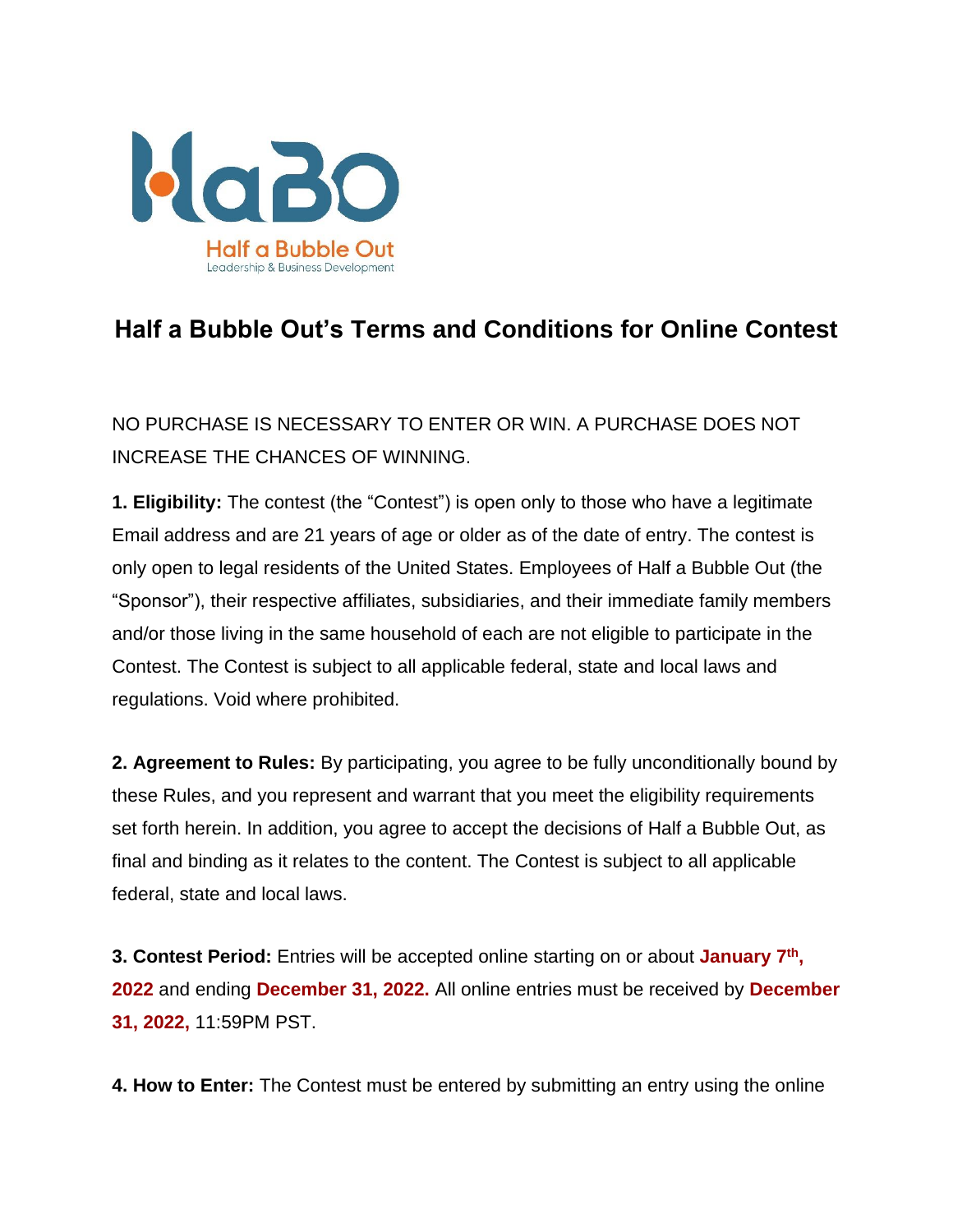form provided on this contest site. The entry must fulfill all contest requirements, as specified, to be eligible to win a prize. Entries that are not complete or do not adhere to the rules or specifications may be disqualified at the sole discretion of Half a Bubble Out. You may enter only once and you must fill in the information requested. You may not enter more times than indicated by using multiple email addresses, identities or devices in an attempt to circumvent the rules. If you use fraudulent methods or otherwise attempt to circumvent the rules your submission may be removed from eligibility at the sole discretion of Half a Bubble Out.

**5. Prizes:** Winner will receive a prize valued at up to \$1000. You cannot win more than one prize during the duration of the contest. The specifics of the prize shall be solely determined by the Sponsor. No cash or other prize substitution permitted except at Sponsor's discretion. The prize is non-transferable. Any and all prize related expenses, including without limitation any and all federal, state, and/or local taxes shall be the sole responsibility of the winner. No substitution of prize or transfer/assignment of prize to others or request for the cash equivalent by winners is permitted. Acceptance of prize constitutes permission for Half a Bubble Out to use winner's name, likeness, and entry for purposes of advertising and trade without further compensation, unless prohibited by law.

**6. Odds:** The odds of winning depend on the number of eligible entries received.

**7. Winner selection and notification:** Winner of the contest will be selected in a **random drawing** under the supervision of the Sponsor. Winner will be notified via email to the email address they entered the contest with within five (5) days following the winner selection. Half a Bubble Out shall have no liability for a winner's failure to receive notices due to winners' spam, junk e-mail or other security settings or for winners' provision of incorrect or otherwise non-functioning contact information. If the selected winner cannot be contacted, is ineligible, fails to claim the prize within 15 days from the time award notification was sent, or fails to timely return a completed and executed declaration and releases as required, prize may be forfeited and an alternate winner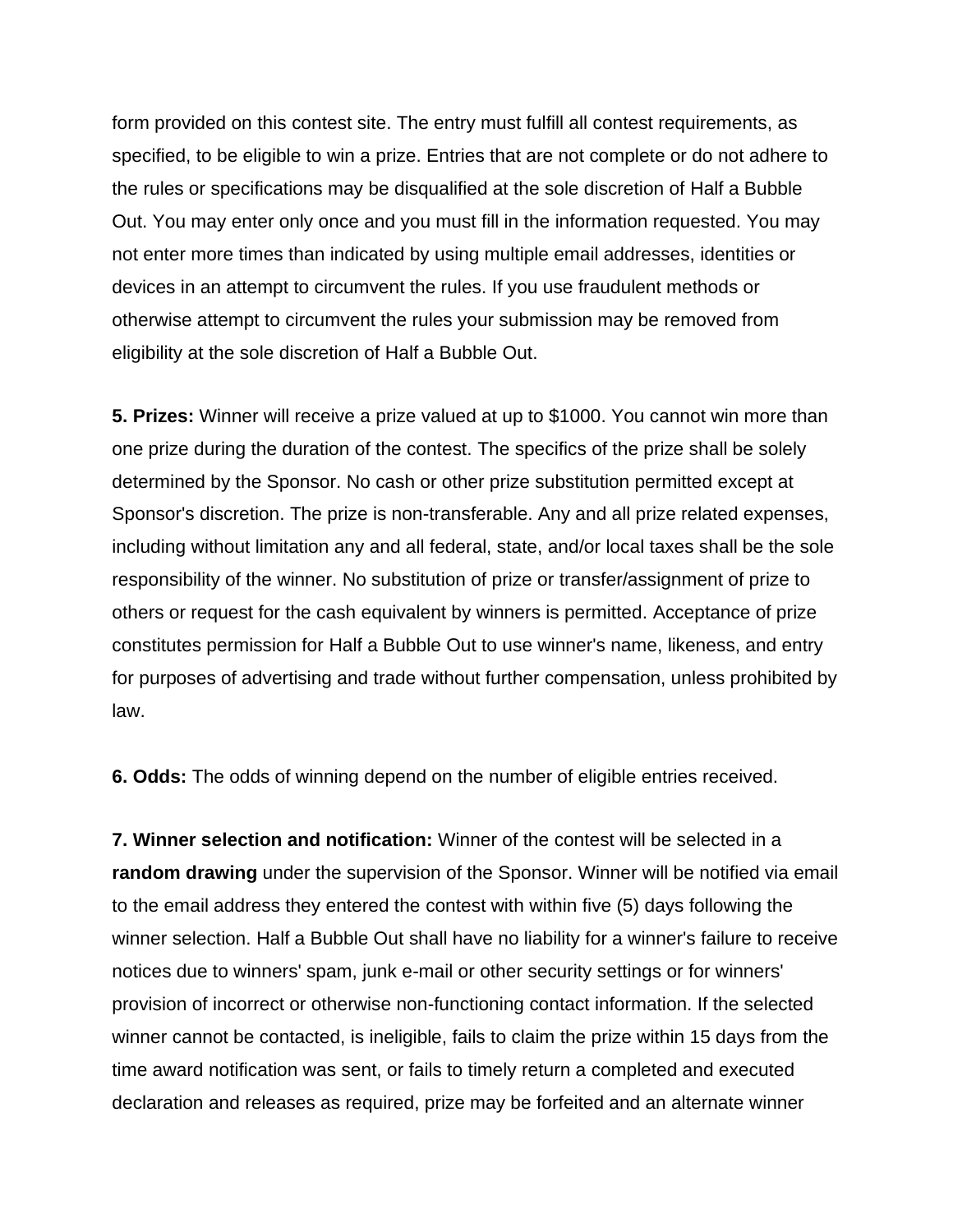selected.

The receipt by winner of the prize offered in this contest is conditioned upon compliance with any and all federal and state laws and regulations. ANY VIOLATION OF THESE OFFICIAL RULES BY ANY WINNER (AT SPONSOR'S SOLE DISCRETION) WILL RESULT IN SUCH WINNER'S DISQUALIFICATION AS WINNER OF THE CONTEST AND ALL PRIVILEGES AS WINNER WILL BE IMMEDIATELY TERMINATED.

**8. Rights Granted by you:** By entering this content you understand that Half a Bubble Out, anyone acting on behalf of Half a Bubble Out, or its respective licensees, successors and assigns will have the right, where permitted by law, without any further notice, review or consent to print, publish, broadcast, distribute, and use, worldwide in any media now known or hereafter in perpetuity and throughout the World, your entry, including, without limitation, the entry and winner's name, portrait, picture, voice, likeness, image or statements about the contest, and biographical information as news, publicity or information and for trade, advertising, public relations and promotional purposes without any further compensation.

**9. Terms:** Half a Bubble Out reserves the right, in its sole discretion to cancel, terminate, modify or suspend the contest should (in its sole discretion) a virus, bugs, non-authorized human intervention, fraud or other causes beyond its control corrupt or affect the administration, security, fairness or proper conduct of the contest. In such case, Half a Bubble Out may select the recipients from all eligible entries received prior to and/or after (if appropriate) the action taken by Half a Bubble Out. Half a Bubble Out reserves the right at its sole discretion to disqualify any individual who tampers or attempts to tamper with the entry process or the operation of the contest or website or violates these Terms & Conditions.

Half a Bubble Out has the right, in its sole discretion, to maintain the integrity of the contest, to void votes for any reason, including, but not limited to; multiple entries from the same user from different IP addresses; multiple entries from the same computer in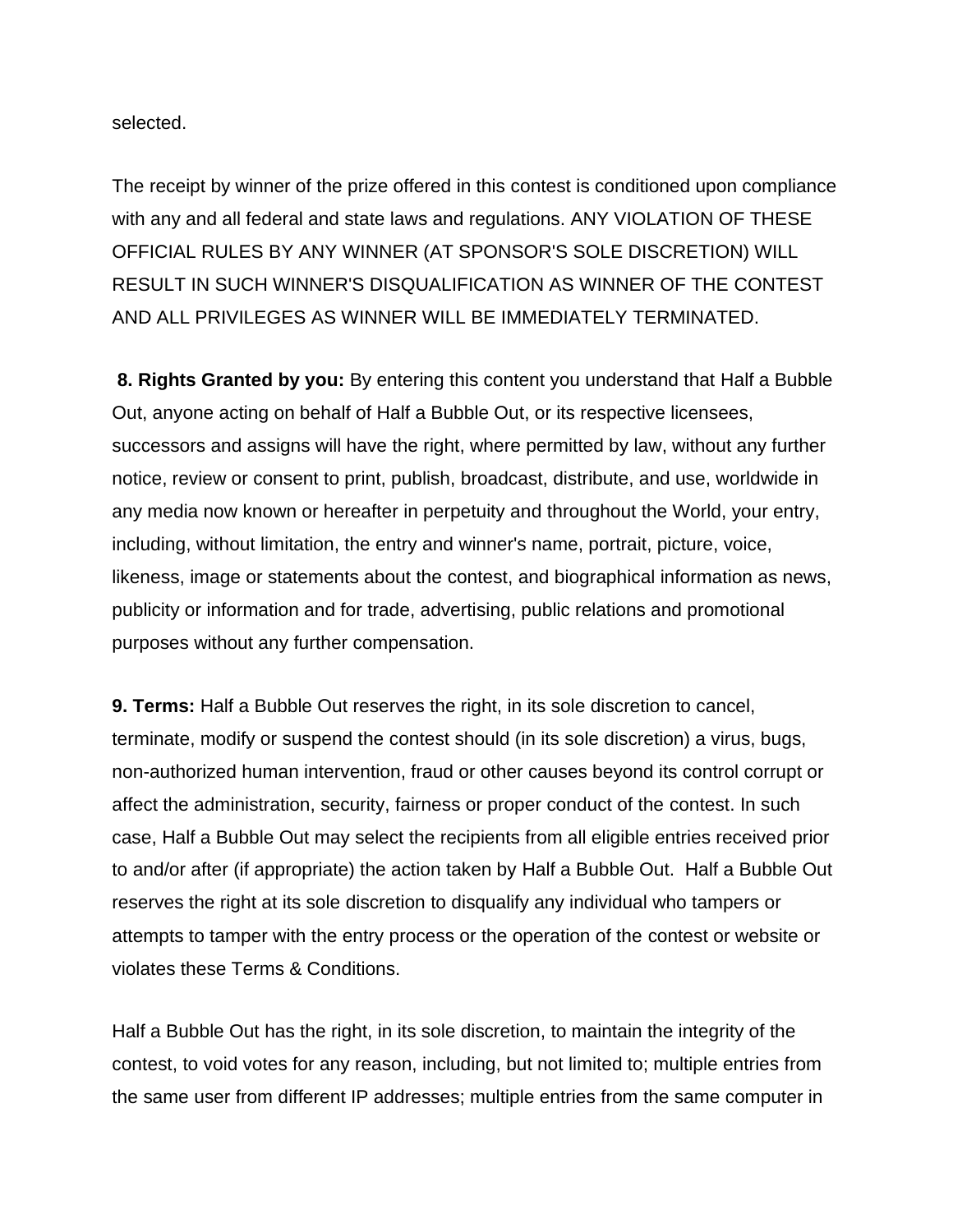excess of that allowed by contest rules; or the use of bots, macros or scripts or other technical means for entering.

Any attempt by an entrant to deliberately damage any web site or undermine the legitimate operation of the contest may be a violation of criminal and civil laws and should such an attempt be made, Half a Bubble Out reserves the right to seek damages from any such person to the fullest extent permitted by law.

If entering contest by email, you agree to receive email newsletters periodically fromHalf a Bubble Out. You can opt-out of receiving this communication at any time by clicking the unsubscribe link in the newsletter.

**10. Limitation of Liability:** By entering you agree to release and hold harmless Half a Bubble Out and its subsidiaries, affiliates, advertising and promotion agencies, partners, representatives, agents, successors, assigns, employees, officers and directors from any liability, illness, injury, death, loss, litigation, claim or damage that may occur, directly or indirectly, whether caused by negligence or not, from (i) such entrant's participation in the contest and/or his/her acceptance, possession, use, or misuse of any prize or any portion thereof, (ii) technical failures of any kind, including but not limited to the malfunctioning of any computer, cable, network, hardware or software; (iii) the unavailability or inaccessibility of any transmissions or telephone or Internet service; (iv) unauthorized human intervention in any part of the entry process or the Promotion; (v) electronic or human error which may occur in the administration of the Promotion or the processing of entries.

**11. Disputes:** THIS CONTEST IS GOVERNED BY THE LAWS OF UNITIED STATES OF AMERICA AND CALIFORNIA WITHOUT RESPECT TO CONFLICT OF LAW DOCTRINES. As a condition of participating in this contest, participant agrees that any and all disputes which cannot be resolved between the parties, and causes of action arising out of or connected with this contest, shall be resolved individually, without resort to any form of class action, exclusively before a court located in California having jurisdiction. Further, in any such dispute, under no circumstances will participant be